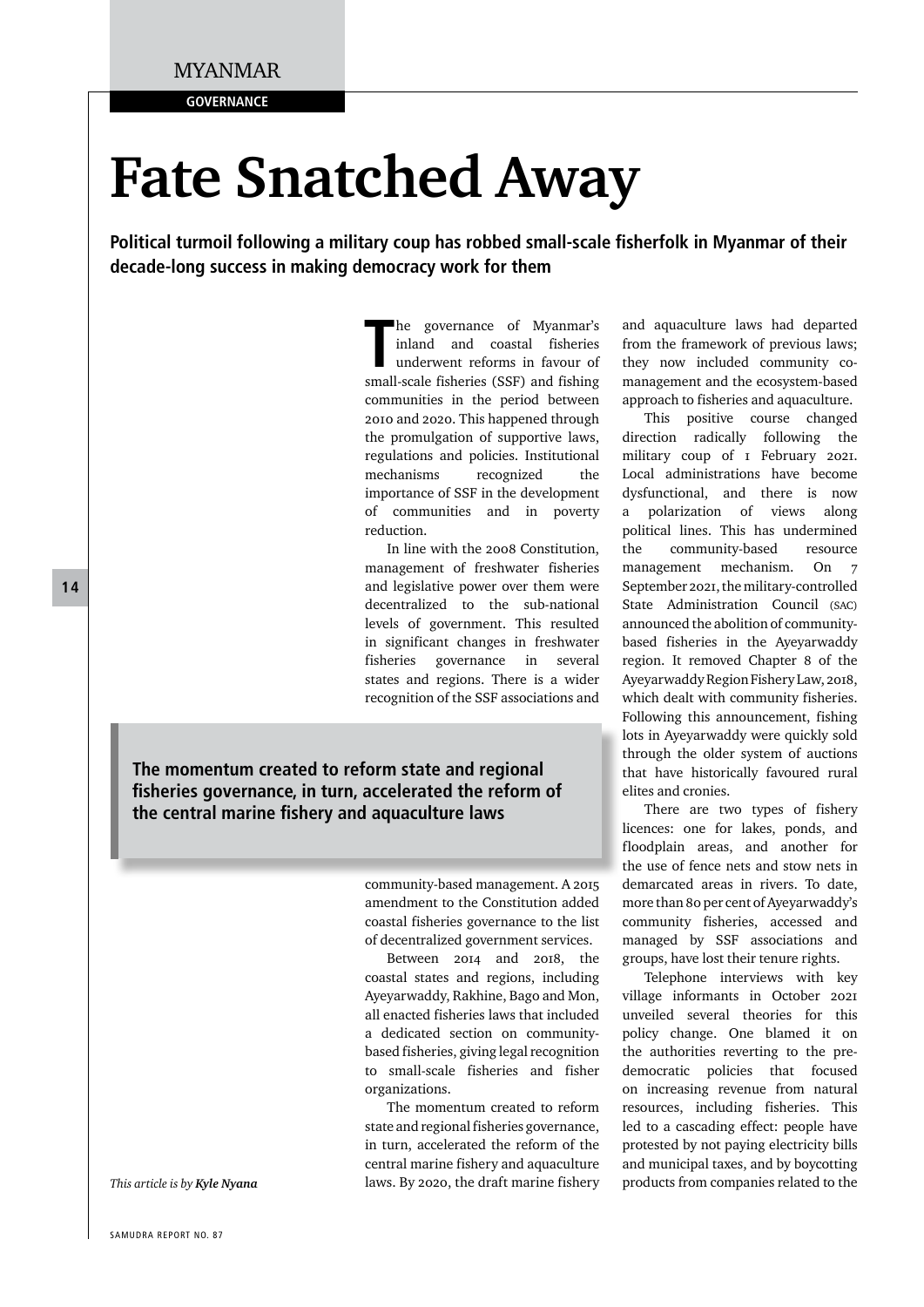

Father and son fishing in Mon state. Between 2014 and 2018, several coastal regions enacted fisheries laws that recognized community-based management by small-scale fishers and their organizations

military. This has resulted in declining income from tax collections for the de facto authorities after the coup.

#### Power and pelf

Other survey respondents mentioned that the Ayeyarwaddy fisheries law was amended in September 2021 with the support of private-sector fish collectors and large-scale operators, called *inn thar gyi*, in collaboration with the Department of Fisheries. It is reported that large-scale operators and traders have bought this year's fishing rights at a high price, even though half of the production season has already passed. In some areas, the *inn thar gyi* paid twice or thrice the annual price paid by SSF associations.

An SSF leader of Ayeyarwaddy gave an example: a leased fishery under community-based co-management paid Myanmar Kyat (MMK) 1.7 mn or US\$960) to the government last year. This year, the same fishing ground was auctioned halfway through the fishing season; the winning bid was over MMK 8 mn (US\$4,500), more than four times the cost of the previous lease. The *inn* 

*thar gyi* are willing to pay such a high price for only half a season because, it is suspected, they expect to get a longerterm lease at a preferential rate in the future.

Prior to 2012, fishery tenure rights depended on influential players—those within the communities with the power to control fishery market chains. Once an

**It is reported that large-scale operators and traders have bought this year's fishing rights at a high price, even though half of the production season has already passed**

*inn thar gyi* had control over tenure and access rights, small-scale fishers looking to continue fishing had no choice but to purchase an informal sub-licence created by the influential operator. These sub-licences were commonly paid for in kind; the SSF had to sell the catch to the *inn thar gyi* at a rate below its market value. The large-scale fishing operators and traders dominated access to fishery, value chains and market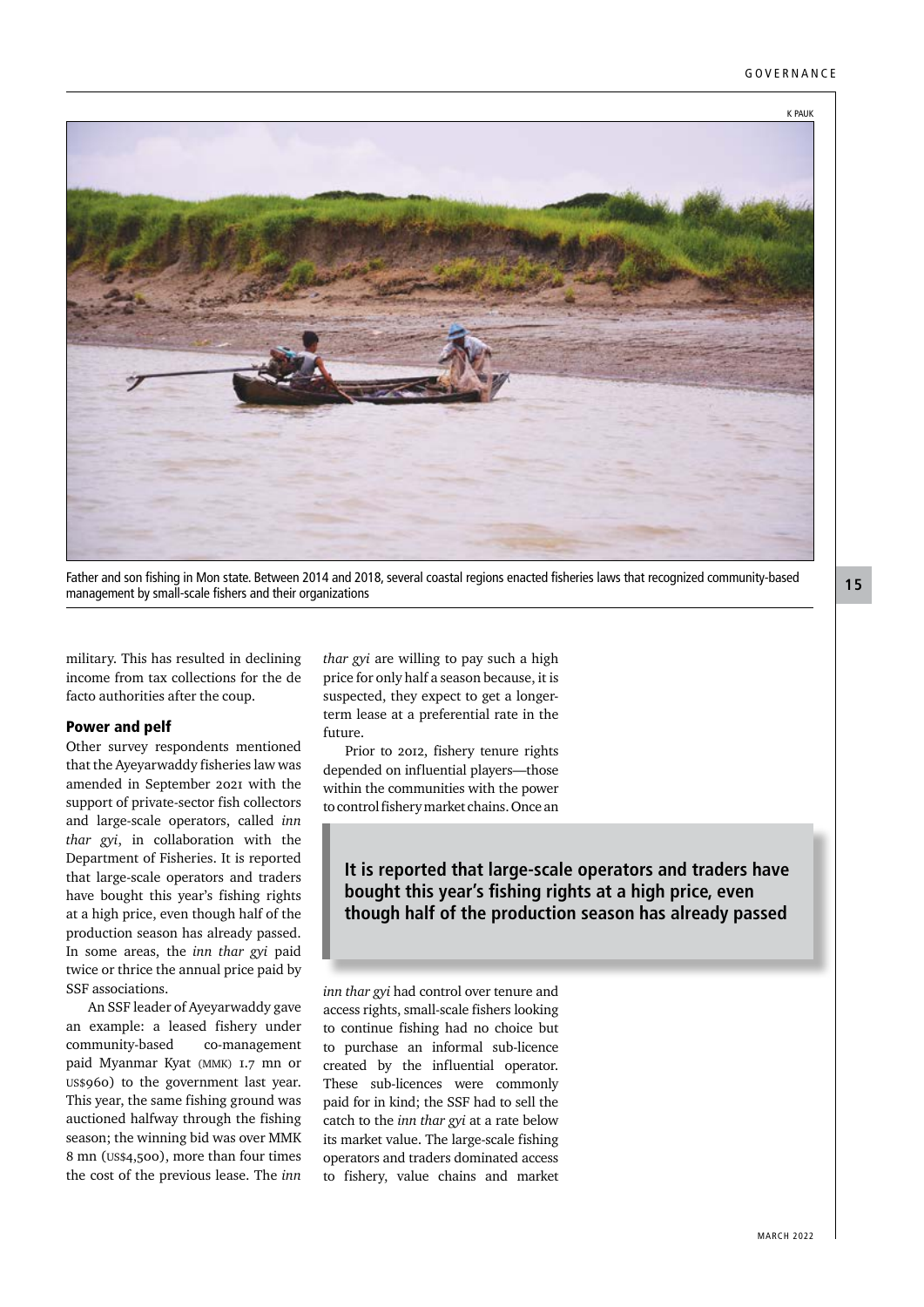terms through such means, to the great disadvantage of SSF.

The interviewed SSF leaders confirmed that community-based co-management had reduced the strength of the bonded fishery value chain, even if it did not replace it entirely. Communities gained direct access to the fishing grounds through co-management, with reasonable and transparent taxation. With these access rights came the power to bargain for better market prices and terms. The leaders hold the view that SSF associations created a collective bargaining power for fishing communities. Further, security of tenure and access rights influenced the legal reform process.

### The inconvenience of democracy

The cancellation of the legal basis for community rights in Ayeyarwaddy has angered the SSF. "The Department of Fisheries and the *inn thar gyi* never liked the emergence of SSF associations and community-based fisheries comanagement. They always felt that SSF associations were challenging their power. And so now they have taken advantage of the political chaos to change the regulations, and are attempting to eliminate the SSF associations," said an SSF leader.

Without tenure rights and a functioning community resource co-management mechanism, SSF organizations in Ayeyarwaddy will no longer be able to get the support of the communities from which they were formed. The reforms of the 2010s were shaped largely by emerging SSF associations, supported by nongovernmental organizations (NGOs) and civil society organizations (CSOs) that actively lobbied for change. Without a strong network of SSF associations, it will be impossible to reshape fishery governance in the same way again.

Political polarization at the community level is also limiting SSF association engagement with their communities. The SSF associations related closely with the ousted government need to be careful in any community engagement or mobilization efforts; there is the risk of their leaders getting detained—or worse. In contrast, the associations close to the new authorities may have managed to retain their access rights; but the wider community and other SSF associations might not trust them any longer.

SSF leaders in Rakhine, Bago and Mon are watching the situation in Ayeyarwaddy closely, concerned that the changes might intrude into their state or region. Rakhine leaders are hopeful. Given how critical fisheries is to Rakhine, and the large number of people dependent on the sector, the SAC may not push through legislative changes favouring businessmen—at least not until they have full control over other parts of the country. Given that Rakhine has recognized numerous traditional fishery norms and practices, the leaders believe that it may not be so easy to push through the changes as in Ayeyarwaddy.

## Political churn, economic downturn

The changes in fisheries governance come at a time when SSF communities across the country are reporting reduced incomes due to the COVID-19 pandemic and political unrest. Since early 2020, the fisheries value chain has stagnated due to limited demand from export markets and the closure of border trade. Business is further constrained by limitations on money transfers and cash withdrawals after the coup. Advance payments and credit along the value chain have declined since the coup; most microfinance institutions have stopped new loans for fishing communities.

As a result, the value chain is severely disrupted, with higher logistical costs, especially for fuel prices, and travel restrictions and informal payment collections at checkpoints. SSF communities are getting lower market prices or poorer terms, which impacts incomes and livelihoods. Petty crime is said to be increasing and may be a consequence of unemployment or hardship. In Ayeyarwaddy, it is believed that the loss of fishing rights or reduced access will drive many SSFs to opt for other livelihoods or migrate due to distress.

Around Yangon city, most industries are still operating, including fishprocessing plants. However, improved

**16**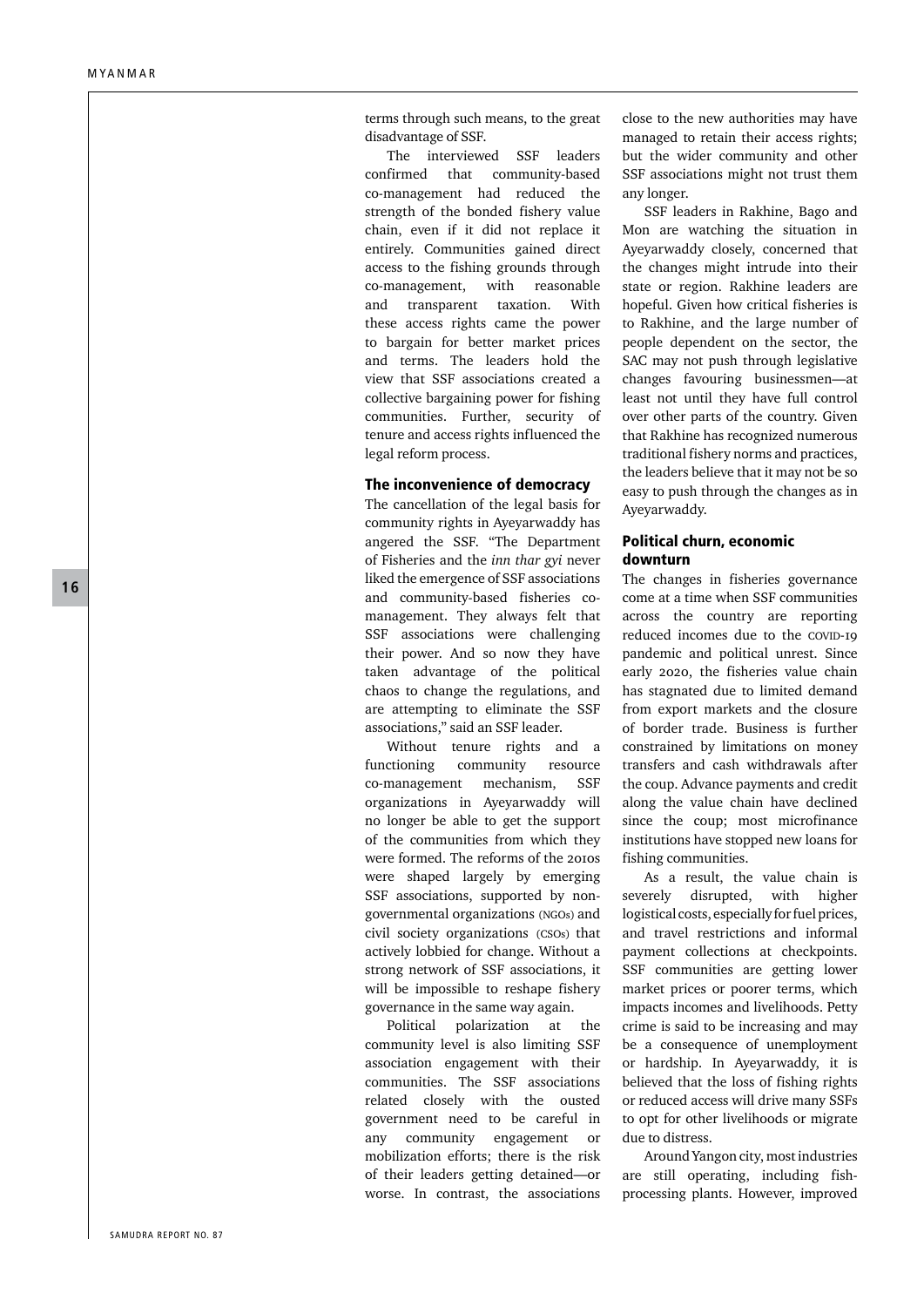

Kyarr Phong fishery workers in Pathein district. These raft fisheries in Ayeyarwaddy and Mon states are notorious for labour exploitation, lack of safety measures and the confinement of workers at sea

labour standards, including maximum working hours, minimum wages, and work-safety measures, negotiated over the previous 10 years, are being discarded. The breakdown of the rule of law and an excess labour supply are providing opportunities for some private-sector businesses to neglect labour standards. Labour unions are no longer functioning in the absence of many of their leaders; some have been arrested, whie others have gone into hiding.

The excess labour supply has hit the raft fisheries in Ayeyarwaddy and Mon states. This sub-sector is notorious for labour exploitation, lack of safety measures, confinement of workers and their isolation at sea. It is reported that the basic salary for the raft workers remains unchanged at about MMK50,000 (US\$29) per month. The bonus on fish catches, however, has been reduced by 50 per cent. In the current context, the raft owner associations have set new payment rates and standards; the political chaos has freed them to exploit the workforce.

Shrinking incomes and livelihood hardships for SSF families are also

affecting the social development and education of children. Many respondents noted that the school dropout rate is very likely to increase in the future, especially among SSF communities. The recent changes in fishery governance in Ayeyarwaddy are undermining SSF communities as they struggle through this double crisis. In the coming months, many are expected to face food shortages. Therefore, humanitarian response and fisheries projects may soon need to address the issue of food security in SSF communities.

#### Short shrift, shortchanged

The hard-fought gains in SSF rights over the past decade are disintegrating quickly and quietly in the Ayeyarwaddy state. The pattern may well get repeated soon in other states and regions. These changes signal a portentous return to the old system of allocating fishing grounds to influential persons, with the SSF seen merely as cheap and exploitable labour.

For the time being, there is not much to do to prevent this deterioration. As and when external **17**